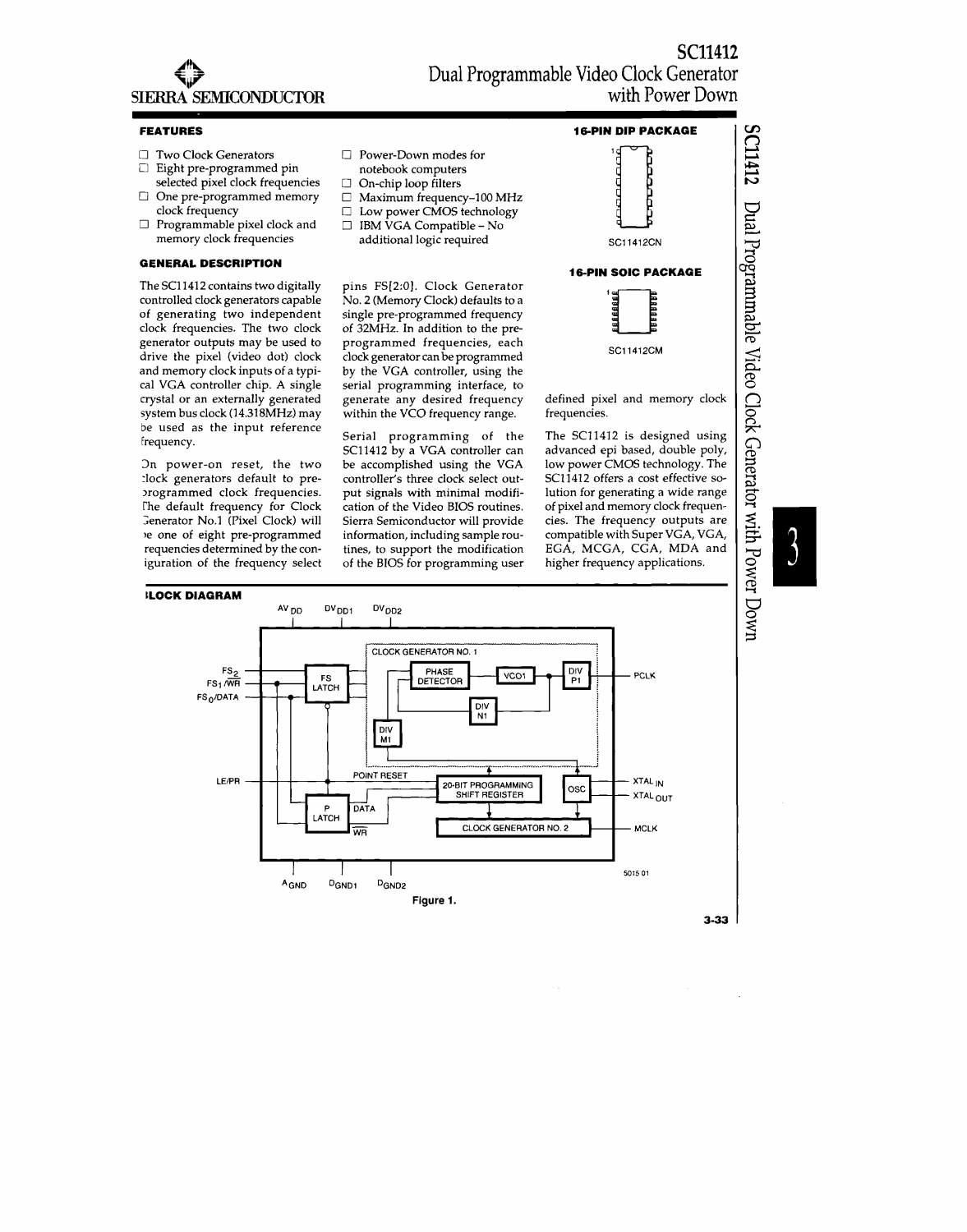# **SC11412**

| <b>PIN NAME</b>           | <b>PIN NUMBER</b> | <b>DESCRIPTION</b>                                                                                                                                                                                                                                                                                                                                                 |
|---------------------------|-------------------|--------------------------------------------------------------------------------------------------------------------------------------------------------------------------------------------------------------------------------------------------------------------------------------------------------------------------------------------------------------------|
| $A_{GND}$                 | 16                | Analog ground.                                                                                                                                                                                                                                                                                                                                                     |
| AV <sub>DD</sub>          | $\mathbf{1}$      | Analog +5V supply.                                                                                                                                                                                                                                                                                                                                                 |
| $D_{GND1}$                | 5                 | Digital ground for Clock Generator No.1.                                                                                                                                                                                                                                                                                                                           |
| $D_{GND2}$                | 12                | Digital ground for Clock Generator No.2.                                                                                                                                                                                                                                                                                                                           |
| $DV_{DD1}$                | 7                 | Digital +5V supply for Clock Generator No.1.                                                                                                                                                                                                                                                                                                                       |
| $\rm DV_{DD2}$            | 4                 | Digital +5V supply for Clock Generator No.2.                                                                                                                                                                                                                                                                                                                       |
| $FS_0/DATA$               | 9                 | Frequency Select/Data input (TTL compatible). This is a dual purpose pin. When LE/<br>PR is a logic zero, the pin is the FS0 input for Clock Generator No. 1. When LE/PR is a<br>logic one, the pin is the DATA input to the serial programming shift register. Data is<br>shifted into the serial programming shift register on the rising edge of the WR signal. |
| $FS_1/\overline{WR}$      | 13                | Frequency Select/WR input (TTL compatible). This is a dual purpose pin. When LE/<br>PR is a logic zero, the pin is the FS1 input for Clock Generator No. 1.                                                                                                                                                                                                        |
|                           |                   | When LE/PR is a logic one, the pin is the WR input. The rising edge of WR is used to<br>shift DATA into the serial programming shift register.                                                                                                                                                                                                                     |
| FS <sub>2</sub>           | 14                | Frequency Select input (TTL compatible). This pin is the third frequency select input<br>for Clock Generator No. 1.                                                                                                                                                                                                                                                |
| LE/PR                     | 3                 | Latch Enable/Pointer Reset (TTL compatible). This is a multi-purpose pin that controls<br>the Frequency Select (FS) and Programming (P) latches as well as the Pointer Reset of<br>the serial programming shift register.                                                                                                                                          |
|                           |                   | When LE/PR is a logic zero, the FS latch is transparent and the P latch is closed. This<br>allows the frequency select inputs FS[2:0] to select one of Clock Generator No.1's<br>eight pre-programmed pixel clock frequencies.                                                                                                                                     |
|                           |                   | When LE/PR is a logic one, the FS latch is closed and the P latch is transparent. This<br>allows the FS0/DATA and FS1/WR pins to be used for loading new frequencies into<br>the SC11412.                                                                                                                                                                          |
|                           |                   | The LE/PR pin is also used to initialize the serial programming pointer (Pointer Reset).<br>Any write operation to the 20-bit serial programming shift register should be preceded<br>by a Pointer Reset. A LOW-to-HIGH transition on the LE/PR pin causes the pointer to<br>be reset to zero.                                                                     |
| MCLK                      | 8                 | Memory Clock output. VCO output of Clock Generator No. 2.                                                                                                                                                                                                                                                                                                          |
| N/C                       | 2, 15             | Not connected. These pins should be left unconnected (floating).                                                                                                                                                                                                                                                                                                   |
| PCLK                      | 6                 | Pixel Clock output. VCO output of Clock Generator No.1.                                                                                                                                                                                                                                                                                                            |
| $XTAL_{IN}$               | 11                | Crystal oscillator input (AC coupled TTL, or a CMOS level signal can be applied). The<br>signal applied to this pin serves as the input reference frequency to the two clock<br>generators. A single crystal or an externally generated system bus clock (14.318 MHz)<br>may be used.                                                                              |
| <b>XTAL<sub>OUT</sub></b> | 10                | Crystal oscillator output. If a crystal oscillator is used this output should be connected<br>to the crystal through a series damping resistor.                                                                                                                                                                                                                    |

# **CONNECTION DIAGRAMS**

| AV <sub>DD</sub>    |    |                  | 16              | AGND                     | $A\vee_{DD}$      |    |                        | 16 |         | ⊐ AGND                      |
|---------------------|----|------------------|-----------------|--------------------------|-------------------|----|------------------------|----|---------|-----------------------------|
| N/C $\Box$ 2        |    |                  | 15              | N/C                      | $N/C \equiv$      |    |                        | 15 |         | ⊃ N/C                       |
| LE/PR <sup>[</sup>  | lз | PDIP             | 14 <sup>1</sup> | FS <sub>2</sub>          | LE/PR             | -3 | SOIC                   | 14 |         | $\supset$ FS <sub>2</sub>   |
| DV <sub>DD2</sub> L |    |                  | 13              | FS <sub>1</sub> MP       | $DV_{DD2} \equiv$ | 4  |                        | 13 |         | ⊐ FS <sub>1</sub> /WR       |
| D <sub>GND1</sub> L |    | <b>SC11412CN</b> | 12              | D <sub>GND2</sub>        | $D_{GND1}$        |    | $_5$ SC11412CM $_{12}$ |    |         | $\supset D_{GND2}$          |
| PCLK [              | 16 |                  | 11              | <b>XTAL<sub>IN</sub></b> | PCLK $\equiv$     | 6  |                        | 11 |         | $\equiv$ XTAL <sub>IN</sub> |
| $DV_{DD1}$ $L$      |    |                  | 10              | <b>XTALOUT</b>           | DV <sub>DD1</sub> |    |                        | 10 |         | <b>TUOJATX</b>              |
| <b>MCLK</b>         | 18 |                  | S.              | FS <sub>0</sub> /DATA    | $MCLK \equiv$     | -8 |                        | 9  |         | דAקOAT ⊏                    |
|                     |    |                  |                 | 5015 02                  |                   |    |                        |    |         |                             |
|                     |    |                  |                 |                          |                   |    |                        |    | 5015 03 |                             |

**3-34** 

 $\hat{\mathbf{r}}$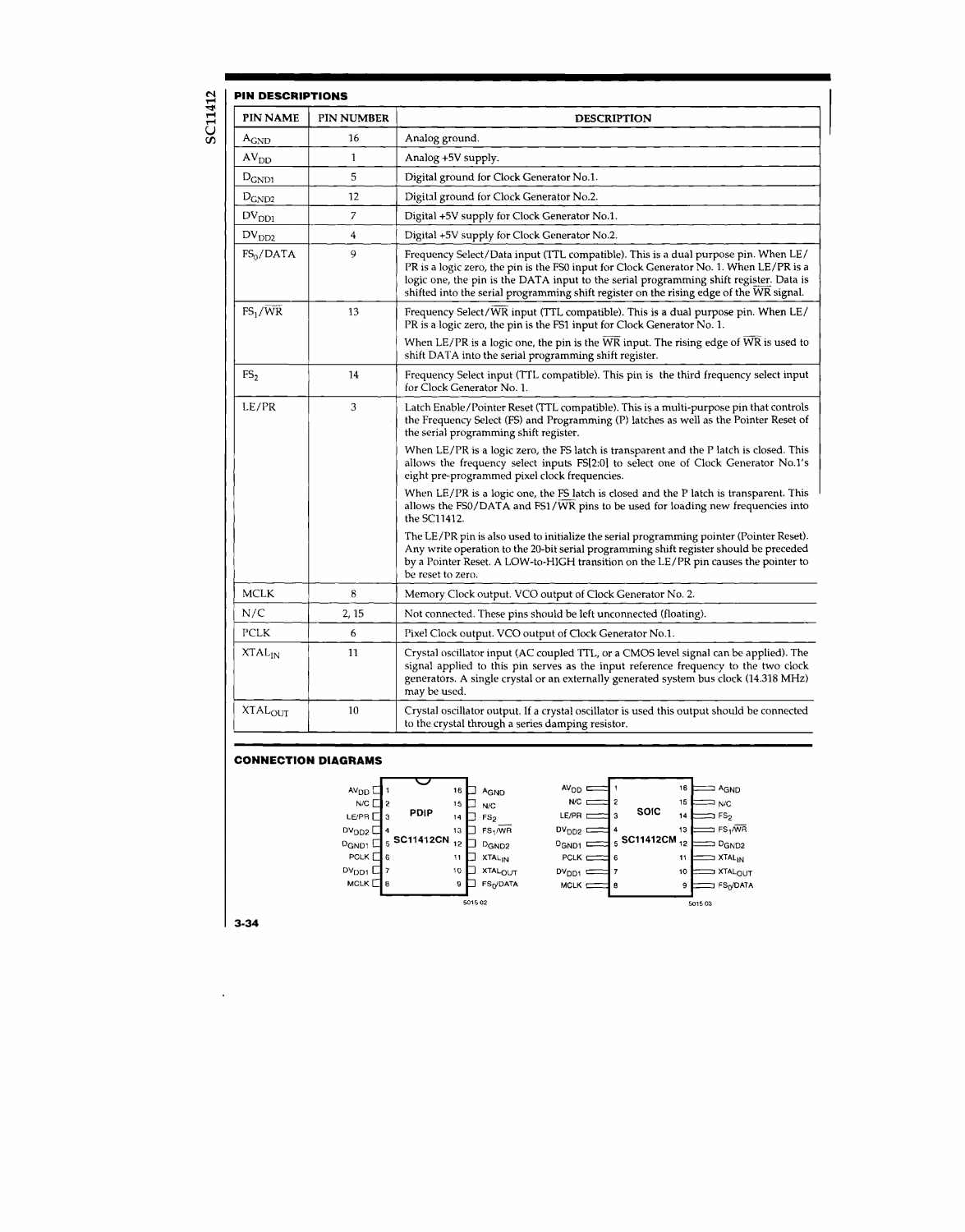# **FUNCTIONAL DESCRIPTION**

The SCl1412 consists of a crystal oscillator, a serial interface unit and two clock generator blocks (see Figure 1). The two clock generators share a common input reference frequency. Each clock generator block contains two programmable 7-bit dividers and a phase-locked loop circuit.

The output clock frequency is determined by the following equation:

 $PCLK = (Ni/(Mi*Pi))$ <sup>\*</sup> Fosc and  $MCLK = (Ni/(Mi*Pi))$  \* Fosc

where Mi, Ni, and Pi are the divider values for Clock Generator i,  $(i=1$  for PCLK and  $i=2$  for MCLK) and Fosc = Input Reference Frequency (at  $XTAL_{IN}$ )

 $Pi = 1, 2, 4, 8$  $Mi = 1$  to 127  $Ni = 1$  to 127

### NOTE: For Mi and Ni divide ratios of 0 and 1 are divide by 1.

The on-chip loop filters optimize each clock generator for their specified frequency range and eliminate the need for external loop filter components. The on-chip loop filters also increase noise immunity and simplify board layout.

Clock Generator No.1 is optimized for generating PCLK (pixel clock) frequencies in the range of 45 to 100 MHz. The post scaler divider must be used if an output frequency below 45 MHz is required.

Clock Genera tor No.2 is optimized for generating MCLK (memory clock) output frequencies in the range of 32 to 70 MHz. The post scaler divider must be used if any output frequency below 32 MHz is required.

#### **Frequency Selection**

The SC11412 supports two freluency program modes: the interlal frequency selection mode and he external frequency program node. In the internal frequency

selection mode, the clock generator generates a frequency using preprogrammed M, N, and P values from the SC11412's mask ROM. Clock Generator No. 1 generates one of eight pre-programmed frequencies. This frequency is controlled by the state of frequency select inputs FS[2:0]. Clock Generator No.2 generates a single preprogrammed frequency. The default frequencies for the two clock generators are given in Table 1 assuming a 14.31818 MHz reference input frequency. The set of default frequencies can be altered by a single metal mask option.

In the external frequency program mode, the two clock generators can be programmed independently through the serial programming interface to generate any desired frequency within the VCO range. The external frequency mode is enabled by setting the VCO1 or VCO2 mode control bit (DS3) to a logic zero. Clock Generator No.l's external frequency program mode is selected by setting  $FS_0 = FS_2 = 0$ ,  $FS_1 = 1$  and  $LE/\overline{PR} = 1$ . Other combinations of the frequency select inputs FS[2:0j will select from the seven pre-programmed frequencies shown in Table 1. The pre-programmed frequency for  $FS_0 = FS_2 =$ 0,  $FS_1 = 1$  on Clock Generator No.1 is not available in the external frequency program mode (LE/ $\overline{PR}$  = 1). In external frequency program mode the user programmed frequency for Clock Generator No.2 is always selected.

A power on reset causes both clock generators to default to the internal frequency selection mode. To ensure that Clock Generator No.1 is initialized to the desired default frequency, LE/PR should be held at a logic zero during power on reset so that the FS latch is transparent.

### **Power Down Modes**

The SCII412 has two power down modes for each clock generator. Each clock generator has the ability to tristate its output and power down its VCO. These features are controlled by bits DSO-DS3 of the serial programming shift register (see Table 2). Power savings are dependent on the operating frequency and the output load. The power dissipation can be estimated using the following formula:

 $P = C \times V^2 \times F$ , where:

P is the power in watts V is the operating voltage in watts F is the output frequency in Hz

# **Serial Programming Interface**

The serial programming interface allows the user to program the pixel and memory clock frequencies and to select the clock generator and VCO modes. The serial programming interface consists of a 20-bit serial shift register 05[19:0], and the control signals  $FS_1/\overline{WR}$ ,  $FS_0/$ DATA, and LE/PR.

Each clock generator can be programmed to generate a desired fre-

| FS <sub>2</sub> | FS <sub>1</sub> | $FS_0$ | Clock Generator No.1<br>PCLK (MHz) | Clock Generator No. 2<br>MCLK (MHz) |
|-----------------|-----------------|--------|------------------------------------|-------------------------------------|
| 0               | G               | Ω      | 25.175                             | 32.000                              |
| 0               | 0               |        | 28.321                             | 32.000                              |
| $\Omega$        |                 | 0      | 40.000                             | 32.000                              |
| $\theta$        |                 |        | 65,000                             | 32 000                              |
|                 | 0               | 0      | 50.000                             | 32.000                              |
|                 | 0               |        | 44.900                             | 32.000                              |
|                 |                 | 0      | 56.000                             | 32.000                              |
|                 |                 |        | 80.000                             | 32.000                              |

Table 1. Default Clock Generator Frequencies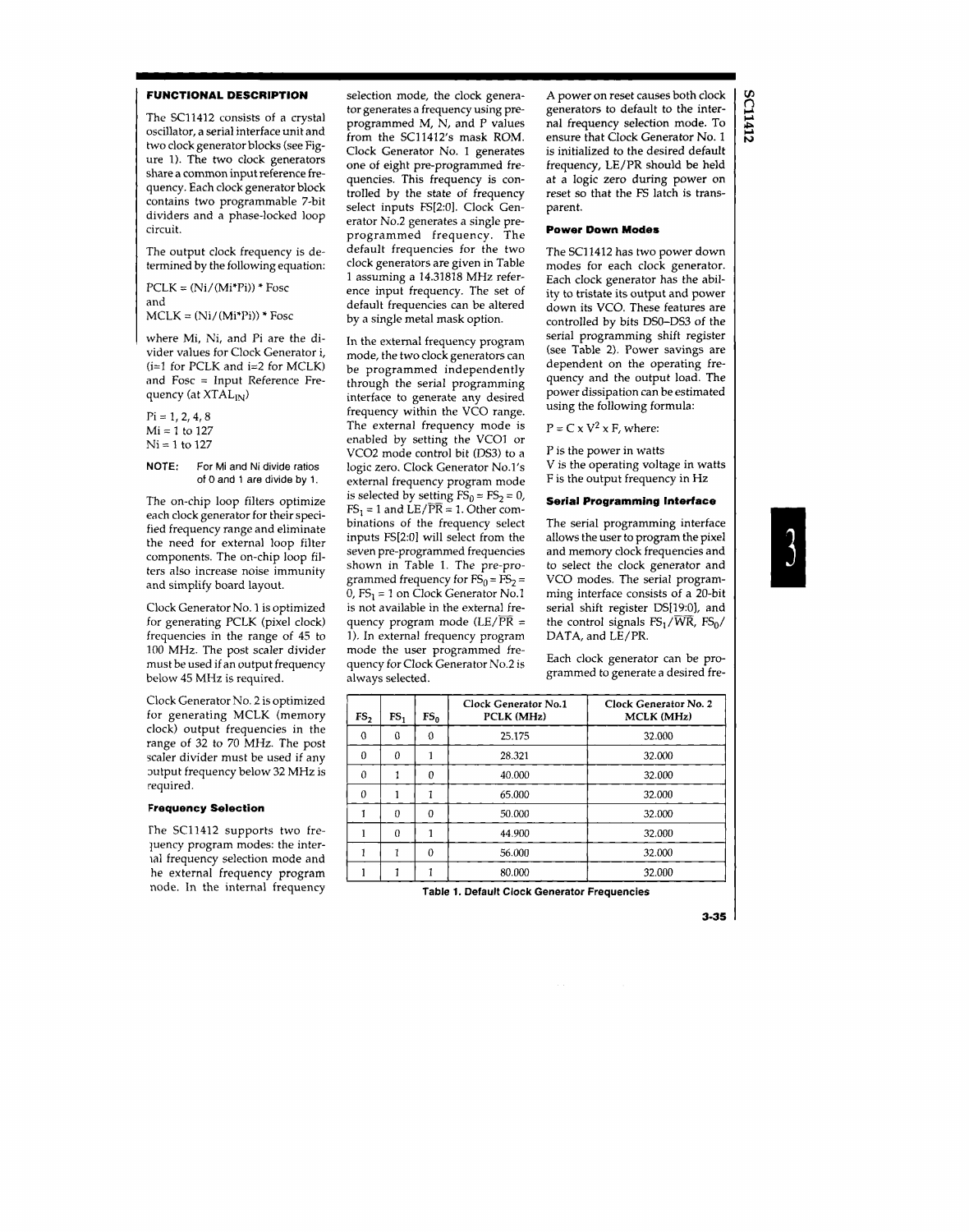quency within the VCO's frequency the *LE/PR* signal; then one bit of The pointer is then automatically range. The frequency range for DATA is shifted into the register reset to zero so that the other clock VCO 1 is 45 to VCO 1 is 45 to 100 MHz. The range on every rising edge of  $\overline{WR}$  pulse. generator may be programmed if for VCO2 is 32 to 70 MHz. <br>After the 20-bits are shifted into necessary.

**SC11412** 

A write to the serial programming reset to zero on the rising edge of

**SERIAL PROGRAMMING SHIFT REGISTER** 

DATA is shifted into the register on every rising edge of  $\overline{\text{WR}}$  pulse. After the 20-bits are shifted into the serial programming shift registhe serial programming shift regis-<br>ter, the data is automatically loaded<br>into the clock generator selected by<br> $\frac{1}{2}$  and  $\frac{1}{2}$  and  $\frac{1}{2}$  and  $\frac{1}{2}$  are defined as shift register should be preceded into the clock generator selected by ming Shift Register are defined as how the clock generator selected by<br>clock generator address bit (DS0). follows:

|                        | - SHIFTED IN LAST |                        |      |   |                             |                 |                             |     |
|------------------------|-------------------|------------------------|------|---|-----------------------------|-----------------|-----------------------------|-----|
| <b>DS19</b>            | $\cdots$          | DS13                   | DS12 | . | DS <sub>6</sub>             | DS <sub>5</sub> | DS4                         | DS3 |
| M1 OR M2 CLOCK DIVIDER |                   | N1 OR N2 CLOCK DIVIDER |      |   | VCO1 OR VCO2<br>POST SCALER |                 | VCO1 OR VCO2<br><b>MODE</b> |     |

| DS2                            | DS <sub>1</sub>           | DS0                                      | - SHIFTED IN FIRST |        |
|--------------------------------|---------------------------|------------------------------------------|--------------------|--------|
| VCO1 OR VCO2<br><b>DISABLE</b> | PCLK OR MCLK<br>TRI STATE | <b>CLOCK GENERATOR</b><br><b>ADDRESS</b> |                    | 501504 |

| <b>NAME</b>          | <b>DESCRIPTION</b>                                                                                                                                                                                                                                                             |  |  |  |  |  |  |  |  |  |
|----------------------|--------------------------------------------------------------------------------------------------------------------------------------------------------------------------------------------------------------------------------------------------------------------------------|--|--|--|--|--|--|--|--|--|
| DS <sub>0</sub>      | Clock Generator Address bit.                                                                                                                                                                                                                                                   |  |  |  |  |  |  |  |  |  |
|                      | $DS_0 = 1$ Clock Generator 1 is selected for programming.<br>$DS_0 = 0$ Clock Generator 2 is selected for programming.                                                                                                                                                         |  |  |  |  |  |  |  |  |  |
| DS <sub>1</sub>      | PCLK or MCLK Tri-state bit.                                                                                                                                                                                                                                                    |  |  |  |  |  |  |  |  |  |
|                      | $DS_1 = 1$ Tri-states the PCLK or MCLK output driver for the selected clock generator.<br>$DS_1 = 0$ Enables the PCLK or MCLK output driver for the selected clock generator.                                                                                                  |  |  |  |  |  |  |  |  |  |
|                      | At power on reset both the clock output drivers are enabled.                                                                                                                                                                                                                   |  |  |  |  |  |  |  |  |  |
| DS <sub>2</sub>      | VCO1 or VCO2 Disable bit.                                                                                                                                                                                                                                                      |  |  |  |  |  |  |  |  |  |
|                      | $DS_2 = 1$ Disables the VCO for the selected clock generator.<br>$DS_2 \approx 0$ Enables the VCO for the selected clock generator.                                                                                                                                            |  |  |  |  |  |  |  |  |  |
|                      | At power on reset, both VCOs are enabled. When the VCO is disabled and DS1 $= 0$ , the clock output is<br>HIGH.                                                                                                                                                                |  |  |  |  |  |  |  |  |  |
| DS <sub>3</sub>      | VCO1 or VCO2 Mode bit.                                                                                                                                                                                                                                                         |  |  |  |  |  |  |  |  |  |
|                      | $DS_3 = 1$ Enables internal frequency selection mode for the selected clock generator.<br>$DS_3 = 0$ Enables external frequency program mode for the selected clock generator.                                                                                                 |  |  |  |  |  |  |  |  |  |
|                      | For VCO1, external mode is selected only if $DS_3 = 0$ and $FS_0 = 0$ , $FS_1 = 1$ , $FS_2 = 0$ .<br>For VCO2, the values of $FS_0$ , $FS_1$ and $FS_2$ do not affect the mode selection.                                                                                      |  |  |  |  |  |  |  |  |  |
|                      | At power on reset, the internal frequency selection mode is selected for both clock generators.                                                                                                                                                                                |  |  |  |  |  |  |  |  |  |
| $DS_5$ - $DS_4$      | VCO1 or VCO2 output auxiliary divider (P).                                                                                                                                                                                                                                     |  |  |  |  |  |  |  |  |  |
|                      | Divides the VCO output of the selected clock generator.                                                                                                                                                                                                                        |  |  |  |  |  |  |  |  |  |
|                      | D <sub>55</sub><br>DS4<br><b>PCLK</b><br>MCLK<br>$\alpha$                                                                                                                                                                                                                      |  |  |  |  |  |  |  |  |  |
|                      | 0<br>0<br>VCO <sub>OUT1</sub><br>VCO <sub>OUT2</sub><br>$\sigma$<br>0<br>1<br>VCO <sub>OUT1</sub> /2<br>VCO <sub>O1TT2</sub> /2<br>or<br>VCO <sub>OIII</sub> /4<br>1<br>VCO <sub>OIII</sub> /4<br>0<br>or<br>1<br>VCO <sub>OUT1</sub> /8<br>1<br>VCO <sub>OIII2</sub> /8<br>or |  |  |  |  |  |  |  |  |  |
| $DS_{12}$ - $DS_{6}$ | VCO1 or VCO2 clock divider control word (N).                                                                                                                                                                                                                                   |  |  |  |  |  |  |  |  |  |
| $DS_{13} - DS_{19}$  | Clock Generator No.1 or Clock Generator No.2 reference clock divider control word (M).                                                                                                                                                                                         |  |  |  |  |  |  |  |  |  |

Table 2.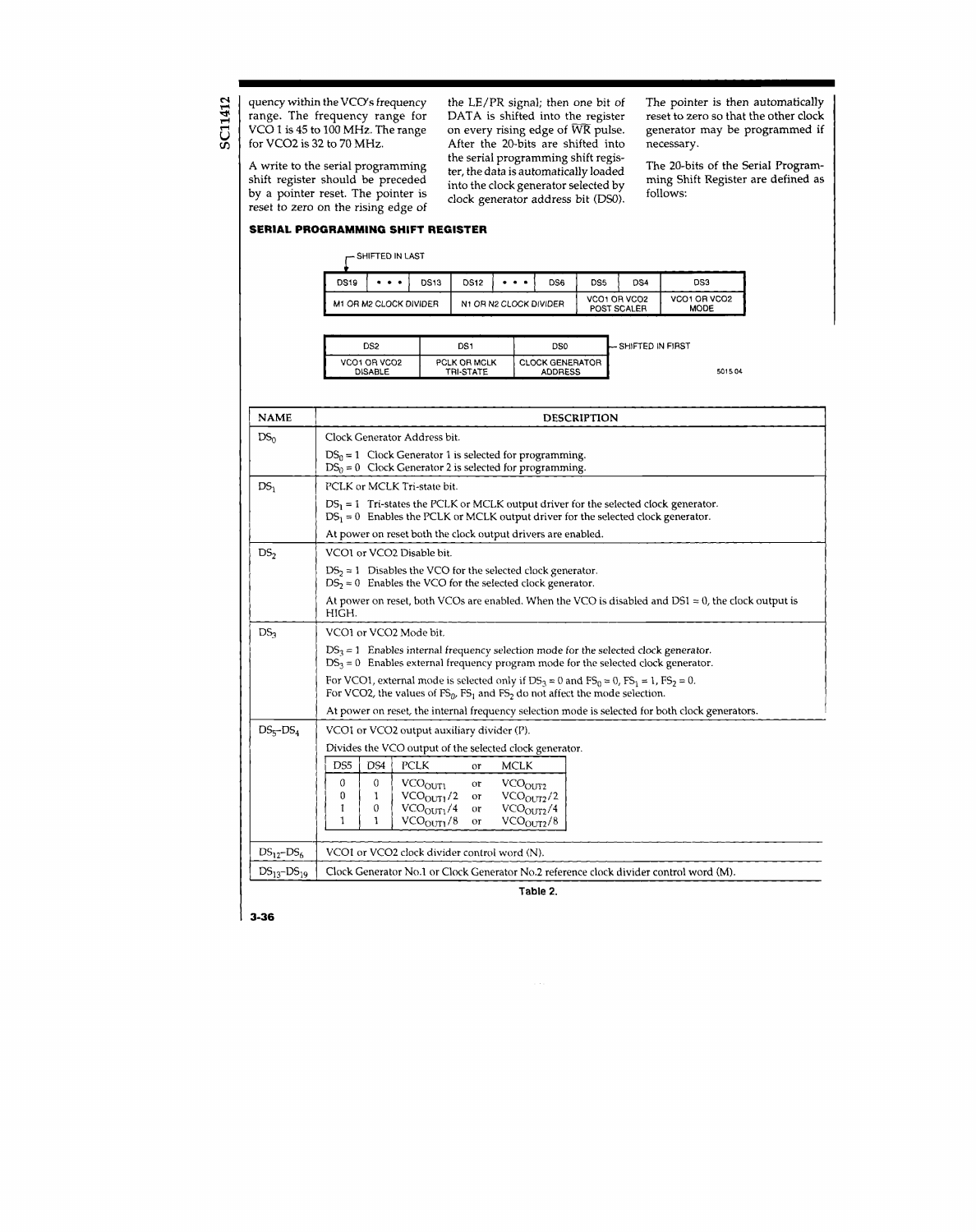# **INTERFACING THE SC11412 TO VGA CONTROLLERS**

The SC11412 is designed to easily interface with standard (IBM compatible) VGA controllers without additional logic components. The interface allows users to program the chip to any desired frequency while maintaining full compatibility with the IBM VGA standard.

The interface to the VGA controller uses the  $FS_0/DATA$ ,  $FS_1/\overline{WR}$ ,  $FS_2$ , and LE/PR pins of the SC11412 and the three clock select pins of the VGA controller (eg. CS[2:0j). If other user programmable outputs (eg. UPOUT) are available from the VGA controller, they may be used to program the SC11412. Figures 2-4 illustrate three possible ways of configuring the SC11412 with a VGA controller.

**Configuration 1:** In this configuration (Figure 2), LE/PR is tied to a logic zero, and the  $FS_0/DATA$ ,  $FS_1/$  $\overline{\text{WR}}$ , FS<sub>2</sub> pins are tied to the VGA controller's three clock select pins, CSO, CS1, and CS2. There are nine pre-programmed frequencies available in this configuration, eight for the pixel clock and one for the memory clock.

**Configuration** 2: Configuration 2 (Figure 3) can access five pre-programmed frequencies and two user-programmable frequencies. In this configuration,  $FS<sub>2</sub>$  is tied to a logic zero, and  $FS_0/\bar{D}ATA$ ,  $FS_1/$ WR, LE/PR pins are tied to the VGA controller clock select pins, CSO, CSl, and CS2. Five preprogrammed frequencies (four for

pixel clock and one for memory clock) and two user-programmable frequencies (one for pixel clock and one for memory clock) are available in this configuration.

**SCILL112** 

**Configuration** 3: This configuration (Figure 4) is applicable only if an additional programmable output pin (eg. UPOUT) is available from the VGA controller. In this configuration, LE/PR is tied to UPOUT, and the  $\text{FS}_0\text{/DATA}$  ,  $\text{FS}_1\text{/}\overline{\text{WR}}$  ,  $\text{FS}_2$ pins are tied to the VGA controller clock select pins, CSO, CS1, and CS2. Nine pre-programmed frequencies (eight for pixel clock and one for memory clock) and two userprogrammable frequencies (one for pixel clock and one for memory clock) are available in this configuration.



**Figure 2. Application Diagram for 9 Pre-Programmed Pixel & Memory Clock Frequencies** 

3

**3·37**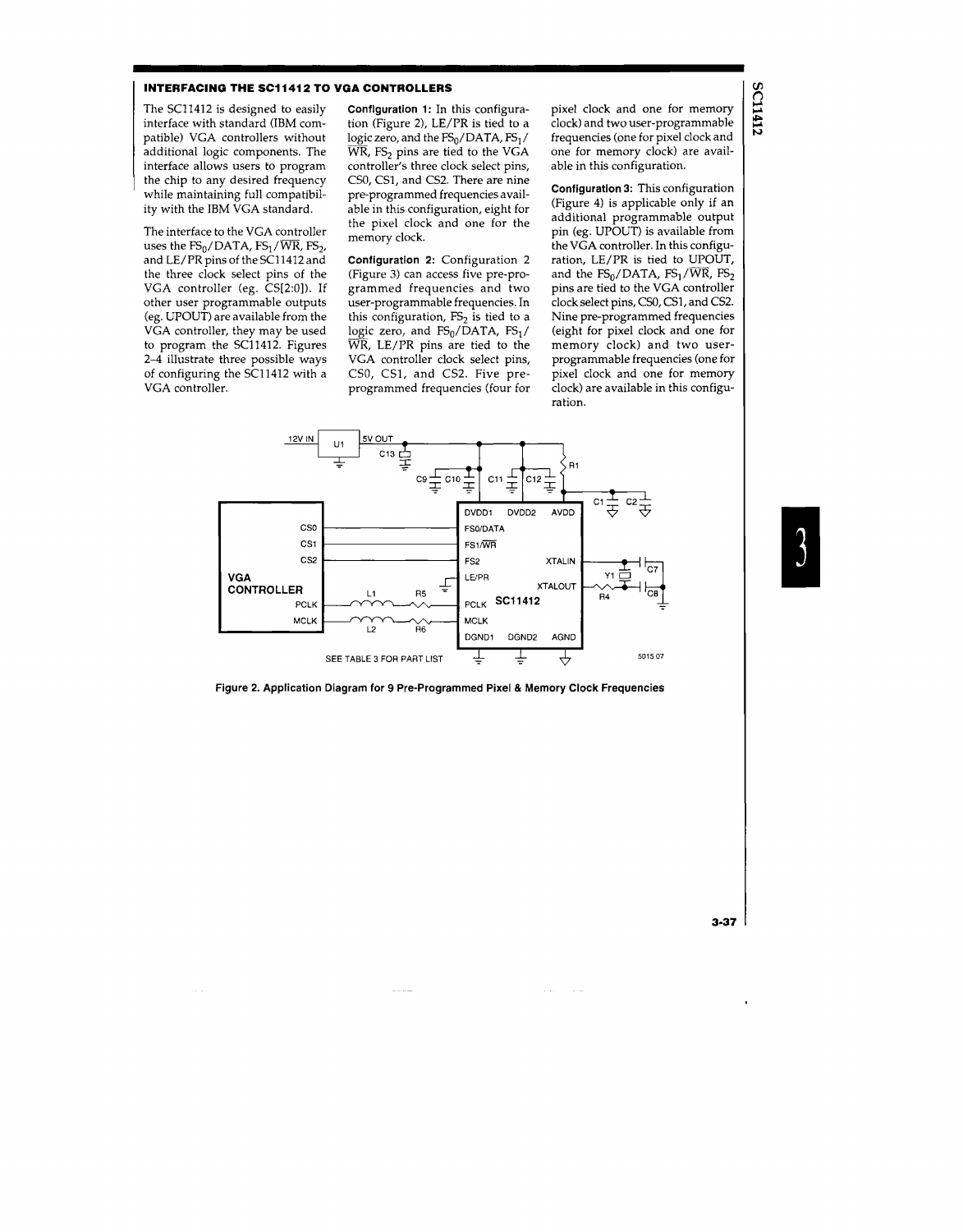



 $\cdot$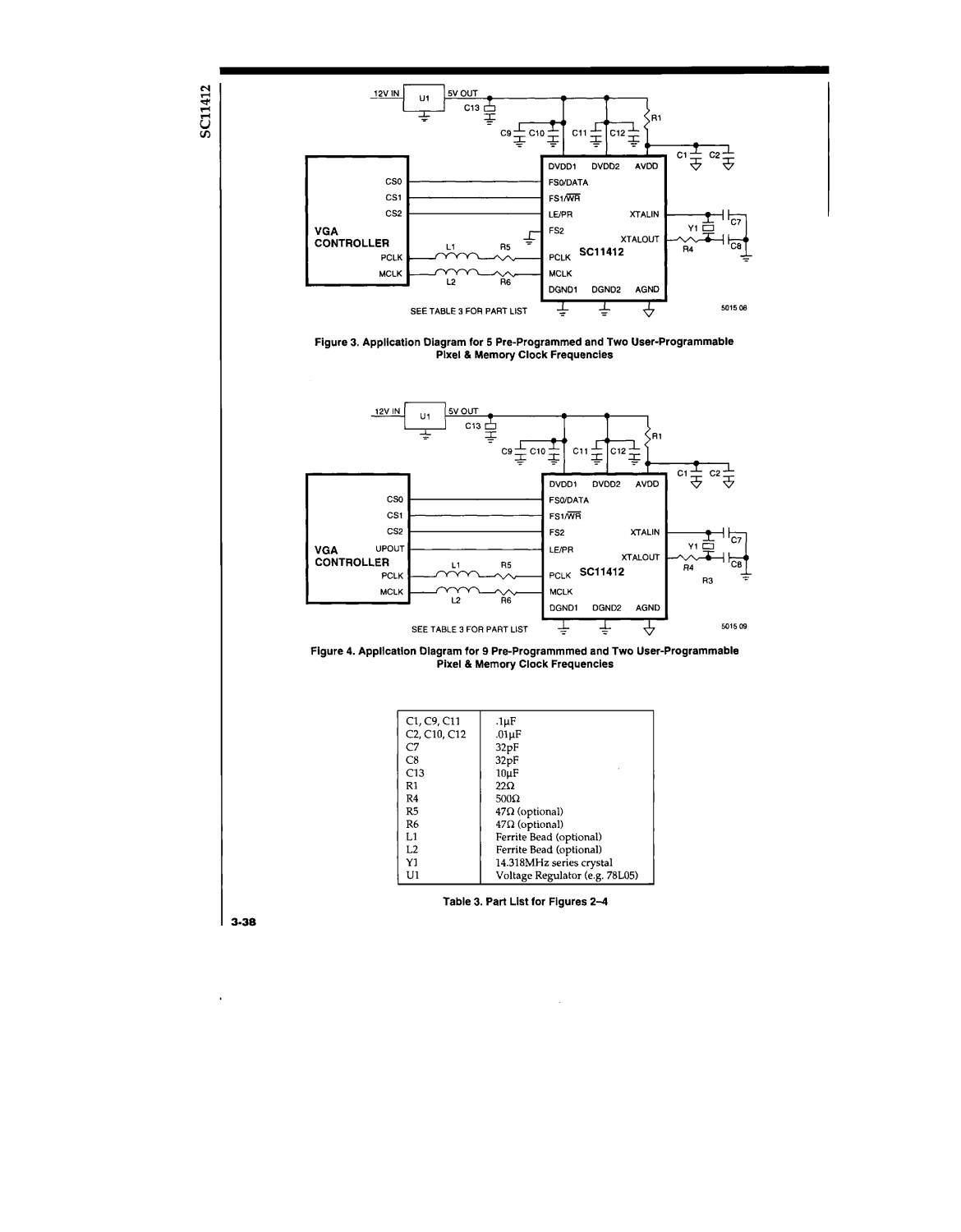# **ABSOLUTE MAXIMUM RATINGS (NOTES 1-3)**

| Supply Voltage, $AV_{DD}$ , $DV_{DD}$ |                               |
|---------------------------------------|-------------------------------|
| DC Input Voltage                      | GND – 0.5 to $V_{CC}$ + 0.5 V |
| Storage Temperature Range             | –65 to 150°C                  |
| Power Dissipation (Note 3)            | $500 \text{ mW}$              |
| Lead Temperature (Soldering 10 Sec.)  | $300^{\circ}$ C               |

# **OPERATING CONDITIONS**

| <b>PARAMETER</b>        | <b>DESCRIPTION</b>      | <b>CONDITIONS</b> | MIN | <b>TYP</b> | <b>MAX</b> | <b>UNITS</b> |
|-------------------------|-------------------------|-------------------|-----|------------|------------|--------------|
| T <sub>A</sub>          | Ambient Temperature     |                   |     |            | 70         | °C           |
| $v_{\rm cc}$            | Positive Supply Voltage |                   | 4.5 | 5.0        | 5.5        |              |
| <b>GND</b>              | Ground                  |                   |     | O          |            |              |
| XTLIN,<br><b>XTLOUT</b> | Crystal Frequency       |                   |     | 14.318     | 30         | MHz          |
| $T_R$ , $T_F$           | Input Rise or Fall Time |                   |     |            | 50         | ns           |

NOTE 1: Absolute maximum ratings are those values beyond which damage to the device may occur.

**NOTE** 2: Unless otherwise specified, all voltages are referenced to ground.

NOTE 3: Power dissipation temperature derating--Plastic package: -12 mW/C from 65°C to 85°C.

| <b>PARAMETER</b> | <b>DESCRIPTION</b>                                                                                                              | <b>CONDITIONS</b>             | MIN        | <b>TYP</b> | <b>MAX</b> | <b>UNITS</b>      |
|------------------|---------------------------------------------------------------------------------------------------------------------------------|-------------------------------|------------|------------|------------|-------------------|
| $I_{DD}$         | $AV_{DD}$ & $DV_{DD}$                                                                                                           | Normal                        |            | 50         |            | mA                |
|                  | Quiescent Current                                                                                                               | VCO1 and VCO2<br>Powered Down |            | 6          |            | mA                |
| $V_{IH}$         | High Level Input Voltage, All Inputs                                                                                            |                               | 2.4        |            |            | V                 |
| $V_{\rm IL}$     | Low Level Input Voltage, All Inputs                                                                                             |                               |            |            | 0.8        | V                 |
| $V_{OH}$         | High Level Output, All Outputs<br>Except XTLOUT<br>$(I_{\text{OH}} = 0.5 \text{ mA})$<br>$(I_{OH} = 100 \mu A)$                 |                               | 2.4<br>4.5 |            |            | V<br>V            |
| $V_{OL}$         | Low Level Output, All Outputs<br>Except $XTLOLT$<br>$(I_{\text{CI}} = 1.6 \text{ mA})$<br>$(I_{\text{OL}} = 100 \,\mu\text{A})$ |                               |            |            | 0.6<br>0.2 | V<br>$\mathbf{V}$ |
| $V_{OH}$         | High Level Output XTLOUT<br>$(I_{OH} = 20 \mu A)$                                                                               |                               | 4          |            |            | V                 |
| $V_{OL}$         | Low Level Output XTLOUT<br>$(I_{OL} = 20 \mu A)$                                                                                |                               |            |            | 0.2        | v                 |

# **DC ELECTRICAL CHARACTERISTICS (T<sub>A</sub> = 0 to 70°C, V<sub>CC</sub> =**  $+5$  **V**  $\pm$  **10%)**

**SC11412** 

**3·39**